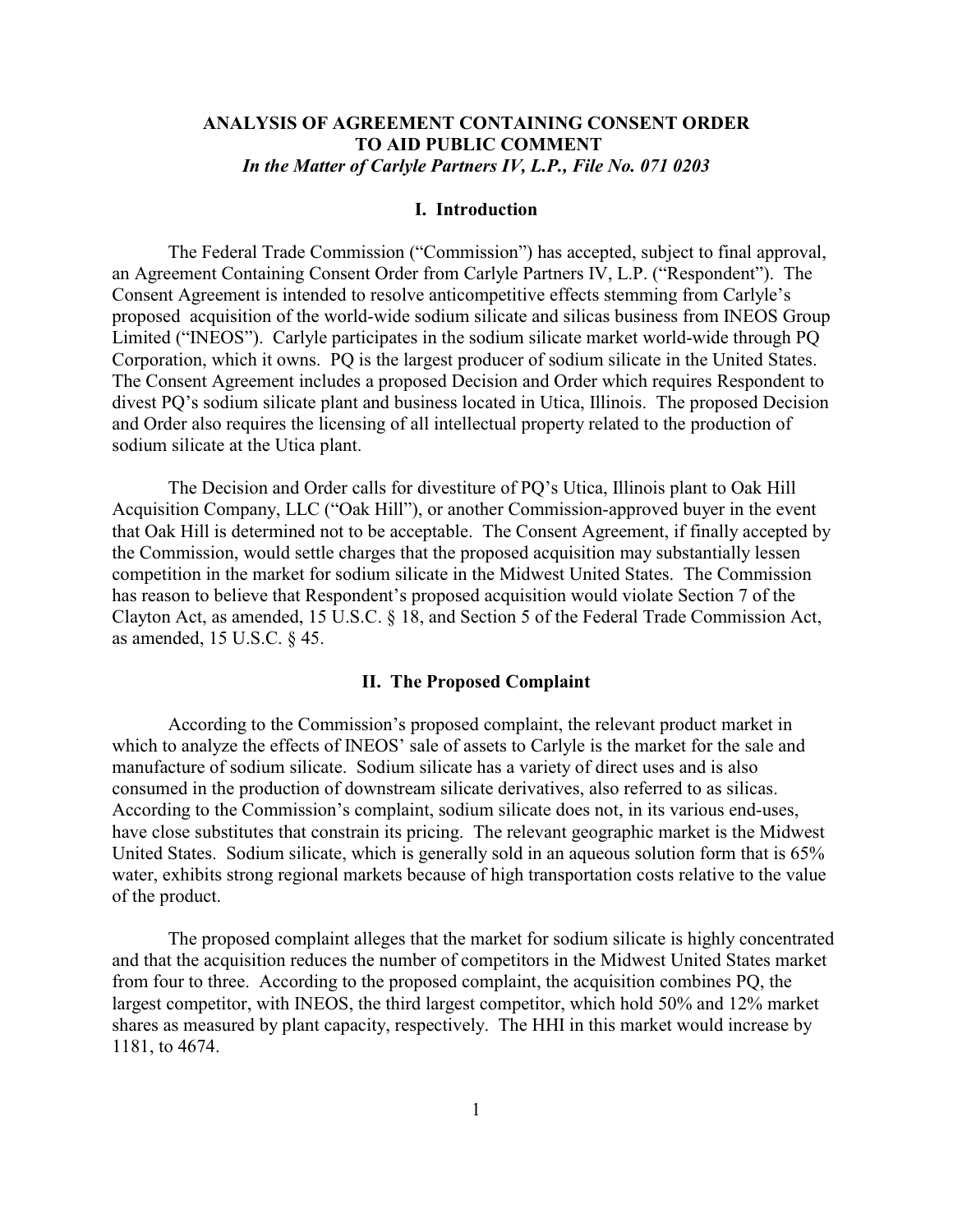The proposed complaint alleges that the proposed acquisition would reduce competition by eliminating direct competition between these two companies. The proposed complaint further states that the market for sodium silicate is conducive to coordination due to several structural features, including the facts that sodium silicate is a homogenous product and pricing information is readily available. Furthermore, evidence suggests that competitors behave as if the market were essentially a duopoly in which the top two producers, PQ and Occidental, operate with a high level of mutual interdependence. Based on the level of concentration and the competitive conditions, the Commission's complaint alleges that the acquisition would make coordinated interaction more likely, leading to higher prices for sodium silicate. The proposed complaint further alleges that entry into the relevant market would not be timely, likely, or sufficient to deter or offset the proposed acquisition's adverse competitive effects.

### **III. Terms of the Proposed Order**

Under the proposed Decision and Order, Carlyle will divest its Utica, Illinois sodium silicate business to Oak Hill within five (5) days of the INEOS acquisition. Oak Hill is a new entity that has been created for the purpose of acquiring the Utica plant. The principal owner of Oak Hill has been involved in entrepreneurial investments in a number of industries over the past twenty five years, including in the chemicals, software, telecommunications, construction, real estate, and energy industries.

The consent order has several major operative provisions. Section II.A. of the Order requires PQ to divest the Utica plant to an up-front purchaser, Oak Hill Acquisition Company, LLC, in accordance with the provisions of the Asset Purchase Agreement, within five days of consummating the acquisition of INEOS. Section II.A. also gives the Commission the authority to require PQ to divest the Utica plant to another purchaser, should the Commission deem Oak Hill not to be acceptable; and to direct PQ to accept any remedial provisions it may add to the Order after initial acceptance. Section II.D. requires Respondents to make available to Oak Hill or other purchaser, at no greater than direct cost, such personnel, assistance and training as is necessary to enable the purchaser to operate the Utica plant in substantially the same manner as PQ operated plant, for a period of two years after divestiture. Section II.E. requires Respondents to enter into an employee services agreement covering certain union employees at the Utica plant to facilitate their continued employment at that the plant under the new ownership. Section III.A. allows the Commission to appoint an Interim Monitor to assure that Respondents expeditiously comply with all of their obligations and perform all of their responsibilities. Section IV.A. allows the Commission to appoint a Divestiture Trustee should PQ fail to fully comply with the obligations to assign, grant, license, divest, transfer, deliver or otherwise convey assets required by the Order. Section V.B. requires Respondents to submit to the Commission a verified written report setting forth in detail the manner and form in which they intend to comply, are complying, and have complied with the Order, on a regular basis until Respondents have fully achieved the divestiture. Section VII requires Respondents to notify the Commission of any change in their corporate structure that may affect compliance obligations arising out of the Order. Pursuant to Section IX, the Order has a ten year term.